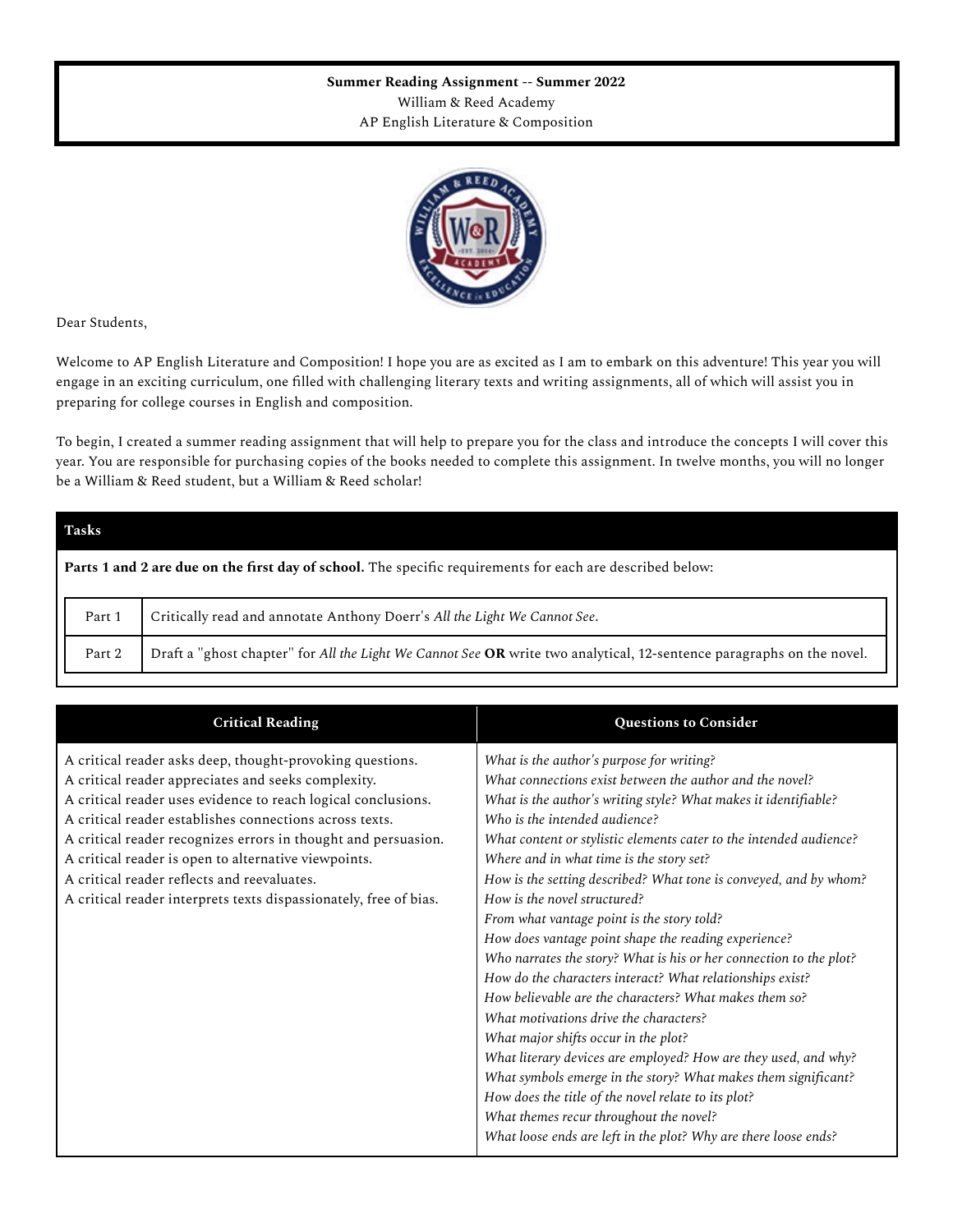## **W&R Annotations Rubric**

The *All the Light We Cannot See* annotations are worth one Minor Assessments grade.

### **Grade Range: 100-90**

The student **thoroughly** annotated the novel. He or she made consistent markings **throughout** the text. The student has

- written commentary;
- responded to lines, words, and/or phrases in the text;
- shared a personal connection or shared a connection to other texts;
- commented on the voice (*narration*) of the text;
- analyzed the author's motives;
- analyzed the structure of the text;
- asked questions about the author or text;
- wrestled with confusing aspects of or challenging words in the text; and/or
- made connections to BIG ideas

### **Grade Range: 89-80**

The student **proficiently** annotated the text. He or she made consistent markings **throughout** the text. The student has

- written commentary;
- responded to lines, words, and/or phrases in the text;
- shared a personal connection or shared a connection to other texts;
- commented on the voice (*narration*) of the text;
- analyzed the author's motives;
- asked questions about the author or text;
- wrestled with confusing aspects of or challenging words in the text; and/or
- made connections to BIG ideas

### **Grade Range: 75-70**

The student **somewhat** annotated the text. He or she made somewhat consistent markings **throughout** the text. The student has

- written commentary;
- responded to lines, words, and/or phrases in the text;
- shared a personal connection or shared a connection to other texts;
- commented on the voice (*narration*) of the text;
- analyzed the author's motives;
- analyzed the structure of the text;
- asked questions about the author or text;
- wrestled with confusing aspects of or challenging words in the text; and/or
- made connections to BIG ideas

### **Grading Range: 50-0**

The student made **little to no effort** on his or her annotations.

# **Part 2 -- Option 1: Ghost Chapter**

If chosen, the *All the Light We Cannot See* Ghost Chapter is worth one Major Assessments grade.

A common piece of rhetorical grammar (i.e., stylistic punctuation) is the *ellipsis* (the omission of words or phrases from a sentence, leaving their meaning implied). Writers uses ellipses within sentences, but imagine if the definition was applied to the scenes left out. There are many examples of this in *All the Light We Cannot See*: one scene ends and another begins, though the reader can infer that action has occurred in between. In F. Scott Fitzgerald's *The Great Gatsby*, for example, Nick Carraway, Jay Gatsby, Daisy Buchannan, Tom Buchannan, and Jordan Baker leave the Plaza Hotel in separate cars. Shortly after, tragedy strikes, but readers never read about it firsthand; they, instead, hear it later from Gatsby.

For this assignment, you will write a 500-word "ghost chapter" for *All the Light We Cannot See*, one that *could* have happened between written scenes of the novel. You may only use *existing* characters, and your portrayals must fit the storyline. Do not simply rewrite a portion of the novel. For inspiration, here is an example from *The Great Gatsby*: The two men who witness Myrtle's death are Michaelis, who runs the coffee shop across from Wilson's garage, and the driver of the other car. Very little is mentioned about the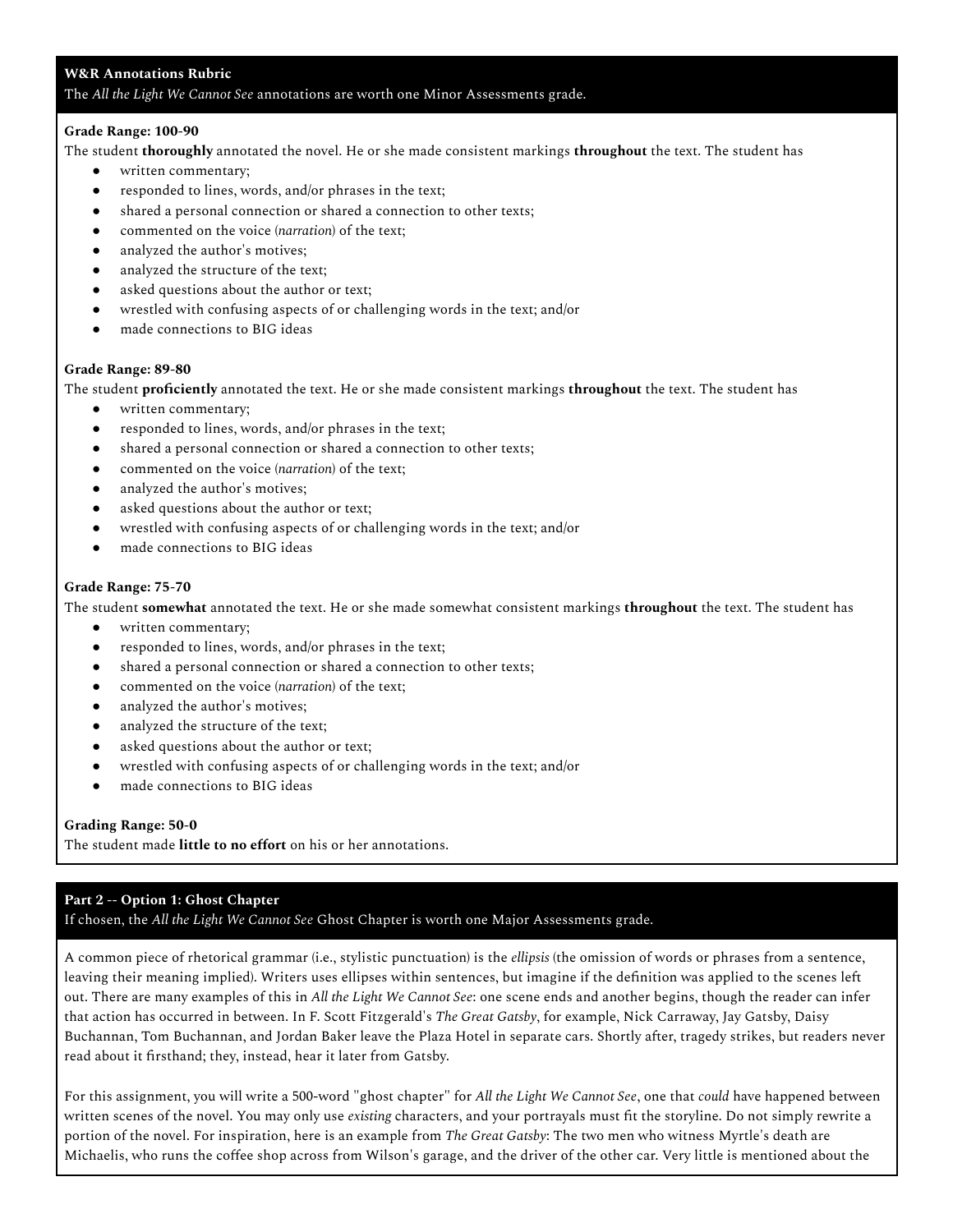accident, but a scene of dialogue between the two characters that could have taken place would be interesting.

Remain true to Anthony Doerr's plot, setting, and characters. Pay close attention to his use of punctuation, vernacular, dialogue, time-period-specific wording, and so on. Be creative but also respectful of Doerr's style. Your "ghost chapter" should be at least 500 words in length. Stay consistent with Doerr's chapter format, but draft your own title. Include the page numbers where your chapter would be inserted within *All the Light We Cannot See*. For example, "This chapter would appear on page XX." OR "This starts on page 132, immediately after 'The rising sun makes a pinhole on the horizon.'"

Your primary goal is to exhibit a strong understanding of the novel and the style of its author, as evidenced by your ability to infer implied action through established characters and the creation of your own story. It should go without saying that *All the Light We Cannot See* is your source; woe betide the student who relies on Spark Notes, Shmoop, or any related outside source. For this assignment, you will need to construct original details that mirror the actual details provided in the novel.

Below is a checklist of requirements to assist you. Your "ghost chapter" must:

- be at least 500 words in length and typed, using MLA format;
- creatively adhere to Doerr's style in content and format;
- specify where in *All the Light We Cannot See* the chapter would appear;
- feature *existing* characters, portrayed in the same manner as Doerr; and
- demonstrate a thorough understanding of the novel

| Rubric         |                                                                                                                                                                                                                               |    |    |    |       |             |  |
|----------------|-------------------------------------------------------------------------------------------------------------------------------------------------------------------------------------------------------------------------------|----|----|----|-------|-------------|--|
| Content        | The ghost chapter is detailed and meets the required length of 500 words. The plot aligns well<br>with Doerr's storyline, and the characters are portrayed with accuracy.                                                     | 25 | 20 | 15 | 10    | $5 \quad 0$ |  |
| Format + Style | The ghost chapter is formatted according to MLA guidelines and includes an original title.<br>The student mimics Doerr's writing style successfully and makes clear where the chapter lives<br>within the original storyline. | 25 | 20 |    | 15 10 | $5 \quad 0$ |  |
| Originality    | The content within the ghost chapter is both creative and original. The student's ideas are his<br>or her own; he or she does not copy and alter the details from an existing chapter.                                        | 25 | 20 | 15 | 10.   | $5 \quad 0$ |  |
| Mechanics      | The ghost chapter is free of mechanical errors.                                                                                                                                                                               | 25 | 20 | 15 | 10    |             |  |

Final Score: \_\_\_\_\_ / 100 Points

# **Part 2 -- Option 2: 12-Sentence Paragraphs**

If chosen, the *All the Light We Cannot See* 12-sentence paragraphs are worth one Major Assessments grade.

Using the formatting guidelines and sample below, write **two** 12-sentence paragraphs about *All the Light We Cannot See*. For the first paragraph, critically examine one of the novel's central or minor characters. Then, in the second paragraph, analyze a significant setting and its role, either in the plot or to one or more characters. Please include at least one embedded quote from the novel within each paragraph. The thesis is yours to choose for both. You will be assessed based on how well you adhere to the designated structure as well as the quality of your analysis. Standard MLA formatting rules apply!

| Format                                                     | Example                                                             |  |  |  |  |  |
|------------------------------------------------------------|---------------------------------------------------------------------|--|--|--|--|--|
| $01 -$ Thesis                                              | In Act 1 of William Shakespeare's The Tragedy of Romeo and Juliet,  |  |  |  |  |  |
| 02 -- Explanation, Clarification, or Elaboration of Thesis | Juliet is compliant around adults but flirtatious and willful       |  |  |  |  |  |
| $03 - Claim #1$                                            | otherwise. She might seem modest initially, but she has a will of   |  |  |  |  |  |
| 04 -- Quotation with Context Proving Claim #1              | her own and a playful spirit. In the first scene, during her        |  |  |  |  |  |
| 05 -- Commentary on Claim #1                               | conversation with her mother and the nurse, Juliet does little to   |  |  |  |  |  |
| 06 -- Transition and Claim $#2$                            | suggest that she is anything but modest. When Lady Capulet          |  |  |  |  |  |
| 07 -- Quotation with Context Proving Claim #2              | asks her if she can like the family-sponsored suitor, Paris, Juliet |  |  |  |  |  |